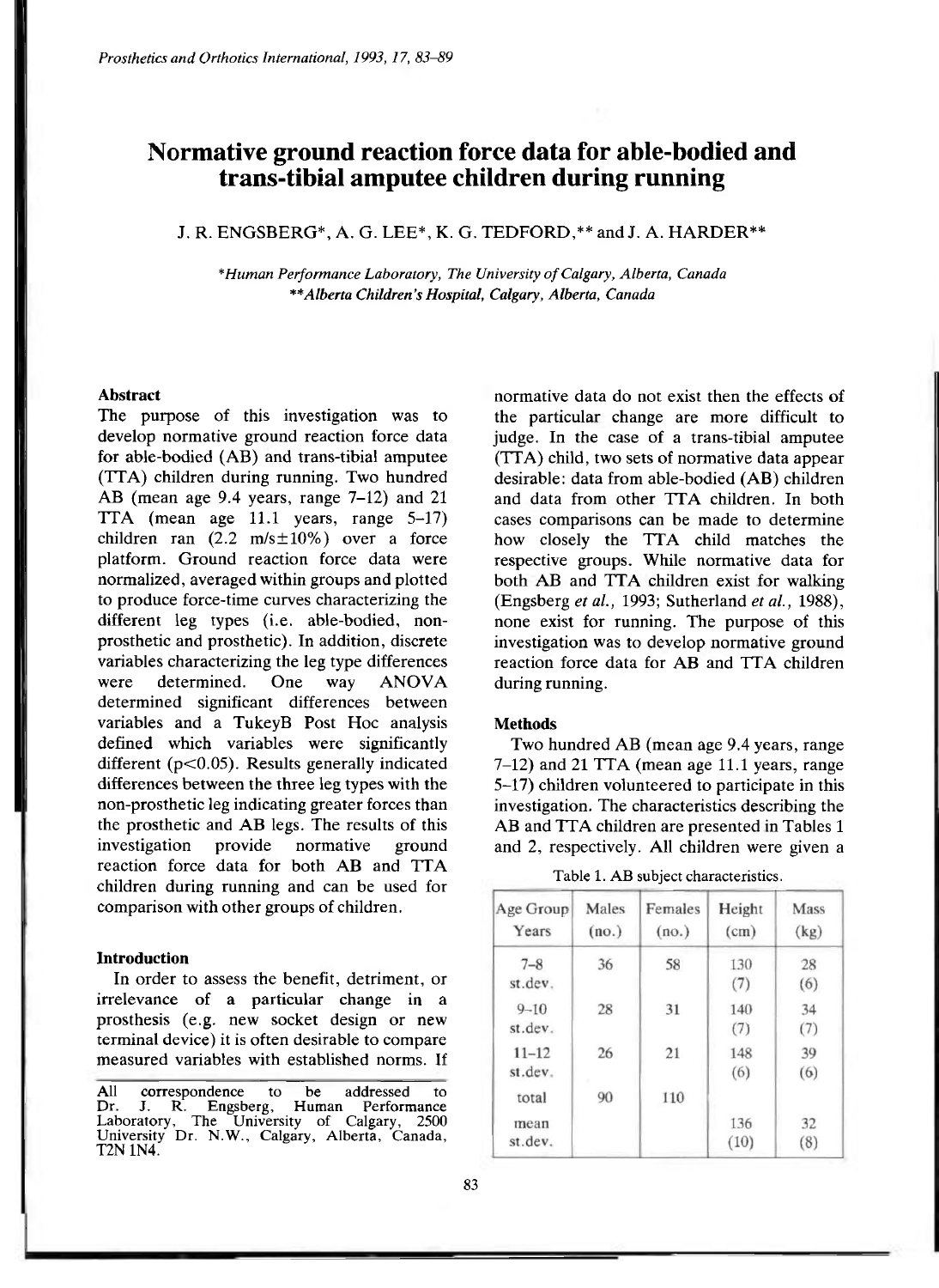| Subject<br>number | Age<br>(years) | Gender       | Height<br>(cm) | Mass<br>(kg) | Amputation | Foot<br>type | Socket<br>type | Suspension |
|-------------------|----------------|--------------|----------------|--------------|------------|--------------|----------------|------------|
| 04                | 8              | $\mathbf{m}$ | 124            | 20           | left       | SACH         | PTS            | Condylar   |
| 05                | 10             | f            | 117            | 19           | left       | <b>SACH</b>  | PTB            | Condylar   |
| 06                | 11             | m            | 147            | 43           | left       | Flex         | PTB            | Sleeve     |
| 14                | 17             | m            | 168            | 63           | right      | Flex         | PTB            | Sleeve     |
| 32                | 14             | m            | 155            | 49           | right      | <b>SACH</b>  | PTB            | Condylar   |
| 33                | 8              | m            | 130            | 28           | right      | <b>SACH</b>  | PTB            | Condylar   |
| 34                | 12             | m            | 144            | 37           | right      | Seattle      | PTB            | Fig of 8   |
| 36                | 12             | m            | 155            | 54           | left       | Flex         | PTB            | Sleeve     |
| 37                | 5              | m            | 116            | 22           | left       | <b>SACH</b>  | PTB            | Condylar   |
| 38                | 5              | m            | 113            | 20           | left       | <b>SACH</b>  | PTB            | Sleeve     |
| 39                | 13             | m            | 140            | 37           | right      | Single axis  | PTB            | Sleeve     |
| 43                | 11             | m            | 138            | 29           | right      | Seattle      | <b>PTB</b>     | Condylar   |
| 46                | 12             | m            | 178            | 65           | right      | Seattle      | <b>PTB</b>     | Th.corset  |
| 51                | 17             | m            | 170            | 66           | left       | <b>SACH</b>  | PTB            | Condylar   |
| 52                | 11             | m            | 130            | 29           | right      | <b>SACH</b>  | PTB            | Condylar   |
| 53                | 6              | m            | 112            | 20           | right      | Flex         | PTS            | Condylar   |
| 54                | 12             | f            | 144            | 32           | right      | <b>SACH</b>  | <b>PTB</b>     | Condylar   |
| 55                | 15             |              | 160            | 42           | left       | Seattle      | PTB            | Condylar   |
| 56                | 13             | f            | 153            | 49           | left       | Seattle      | PTB            | Condylar   |
| 59                | 15             | m            | 171            | 60           | left       | <b>SACH</b>  | <b>PTB</b>     | Condylar   |
| 60                | 7              | m            | 113            | 19           | right      | <b>SACH</b>  | PTB            | Condylar   |
| mean              | 11             |              | 142            | 38           |            |              |                |            |
| st.dev.           | (3.6)          |              | (21)           | (16)         |            |              |                |            |

Table 2. TTA subject characteristics

physical examination by a pediatric orthopaedic surgeon and children not deemed able-bodied were excluded from the investigation. AB children were tested over a two week period during which approximately 20 children visited the Human Performance Laboratory each day. TTA children were tested over a one week period during which from 2-5 children visited the laboratory each day.

Ground reaction force data (1,000Hz) were collected during running support. For the AB children one trial was collected from each foot whereas for the TTA children at least three trials were collected from each foot. The same nominal rate of running  $(2.2 \text{ m/sec} \pm 10\%)$  was enforced for all trials and was monitored by photocells spaced 2.4 m apart.

To allow for intersubject comparisons ground reaction force data were normalized by dividing by subject weight and contact time on the plate was normalized to a value of 1 (time 0 was touch down of the foot and time 1 was take off) (Engsberg *et al.,* 1991). These data were then averaged within groups and plotted to produce force-time curves characterizing the different leg types (i.e. able-bodied, non-prosthetic and prosthetic). Since the time of occurrence of relative maxima and minima forces for the leg types were not constant, the averaging process did not highlight the differences between leg types. Hence discrete variables characterizing these differences were determined (Andriacchi *et al.,* 1977; Engsberg *et al.,* 1991). For the vertical force-time curves, a slope, two local maxima, a local minimum, local impulses, total impulse, and local times of support were determined. For the anteroposterior force-time curves, two local maxima, impulses for the retarding (i.e. force applied by the foot in the anterior direction) and propulsive (i.e. force applied by the foot in the posterior direction) phases, associated time components, and total impulse were recorded. Impulses for the medial and lateral force components, respective maxima, and durations were compiled from the medio-lateral force-time traces.

One way ANOVA determined any significant differences between variables and a TukeyB Post Hoc analysis defined which variables were significantly different (p<0.05). Differences between variables for:

1) the right and left legs of the AB children;

2) ages of the AB children;

3) gender of the AB children;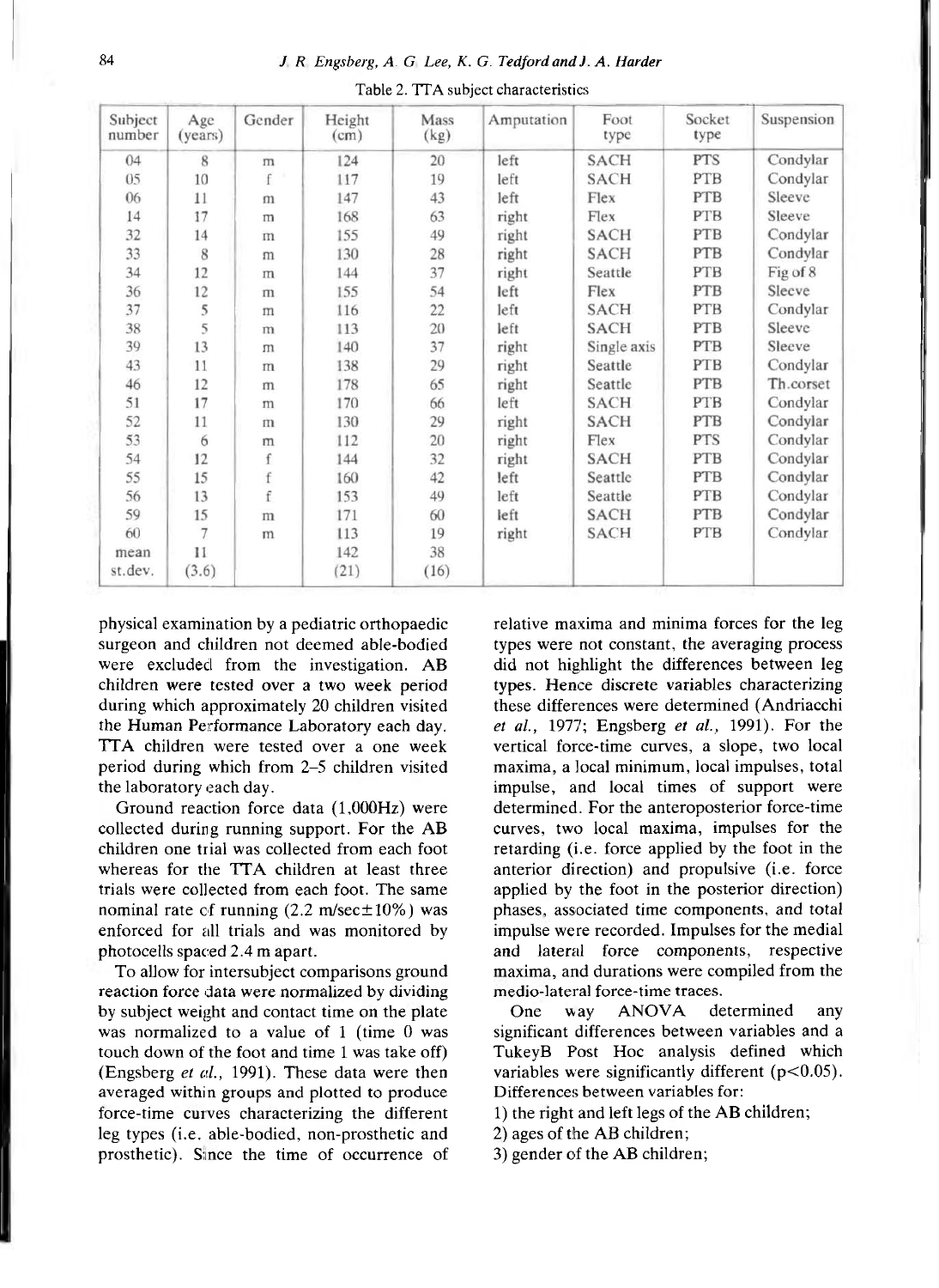4) legs of the AB children and the nonprosthetic legs of the TTA children;

5) legs of the AB children and prosthetic legs of the TTA children;

6) non-prosthetic and prosthetic legs of the TTA children; and

7) foot type and suspension of the TTA children were compared.

#### **Results**

Figures 1, 2 and 3 present the average forcetime curves (i.e. vertical, anteroposterior and mediolateral) for the different leg types during running (i.e. able-bodied, prosthetic, nonprosthetic). Means and standard deviations of the vertical, anteroposterior and mediolateral discrete variables for the AB and TTA children appear in Tables 3, 4, and 5, respectively. For the AB children there were no significant differences for the discrete variables between: 1) right and left legs;

2) males and females; and

3) age.

Thus the respective values for the AB children were averaged to form one set of data (n=400) (Rosner, 1982). In addition, no significant differences were found for foot types or suspensions and the data for the TTA children were also grouped to form a single set of values. Significant differences existed between the non-prosthetic and prosthetic values of the TTA children, and between the TTA children and the able-bodied children. Tables 3, 4 and 5 indicate numerically the similarities and differences between the leg types of the two groups of children that could not be accomplished through Figures 1, 2 and 3.







Figure 2. Average anteroposterior force-time curves for the legs of able-bodied children and the prosthetic and non-prosthetic legs of TTA children.

The figures clearly indicate differences between the leg types of the children. For example, in the vertical-force time curves (Fig. 1) the first peak that generally characterizes heel-toe running in adults is prominent in the non-prosthetic leg of the TTA children, becomes less prominent for the AB children and is not evident for the prosthetic leg. For the anteroposterior force-time curves (Fig. 2) there appears to be more abrupt changes in magnitude for the initial phase of the curve for the TTA children than the AB children. In addition, during the final phase, results for the AB children appear to fall between the nonprosthetic and prosthetic legs. For the mediolateral force-time curves (Fig. 3) the nonprosthetic legs of the TTA children appear to have the same general shape as that of the AB children, however the magnitudes are





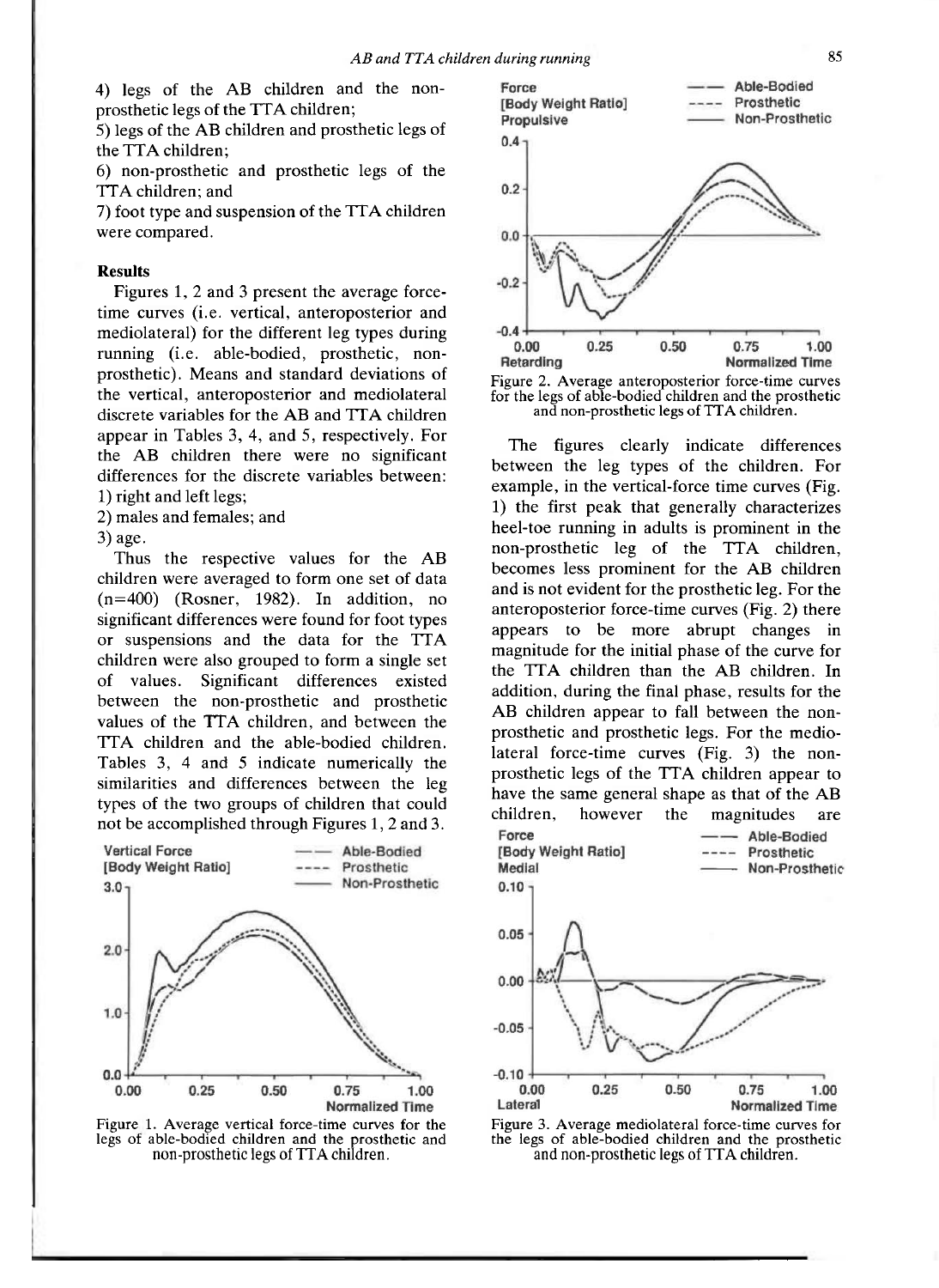substantially greater. During the first 25% of the mediolateral curve the prosthetic legs of the amputee children are different from the other leg types since they produce a predominantly lateral force. During the remainder of support the curve is similar to that of the non-prosthetic leg.

For the vertical force-time variables (Table 3) the maximum force (ZMax2) during the latter phase of support was not significantly different between leg types, but the total impulse for the non-prosthetic leg was significantly different from the legs of the AB children. In the anteroposterior direction (Table 4) the absolute maximum in the posterior direction (PMax) and the impulse in that direction (PImp) indicate significant differences between groups. The non-prosthetic limb was significantly greater than the prosthetic limb and the limbs of the AB children for both variables. The prosthetic AB children for both variables. The prosthetic<br>
limb was significantly less than the limbs of the<br>
AB children for both variables. For the medio-AB children for both variables. For the medio-<br>lateral variables (Table 5) it can be observed that the results for the prosthetic legs indicated

Table 3. Means and standard deviations for vertical force-time variable for able-bodied (AB), non-prosthetic (NP) and prosthetic (P) limbs during running.

| Leg       | $Z$ Irip $1$ | ZMax1     | ZT1     | Slope    | ZImp2    | ZMax2     | ZT <sub>2</sub> | ZMin      | ZImpTo   |
|-----------|--------------|-----------|---------|----------|----------|-----------|-----------------|-----------|----------|
|           | BW×ratim     | <b>BW</b> | ratim   | BW×ratim | BW×ratim | <b>BW</b> | ratim           | <b>BW</b> | BW×ratim |
| AB        | 0.19         | 1.90      | 0.18    | 17.1     | 1.18     | 2.44      | 0.82            | 1.34      | 1.37     |
| $(N=400)$ | (0.08)       | (0.58)    | (0.05)  | (7.6)    | (0.18)   | (0.33)    | (0.05)          | (0.37)    | (0.20)   |
| <b>NP</b> | $0.25+$      | 2:11      | 0.20    | $20.9+$  | 1.22     | 2.54      | 0.80            | $1.57+$   | $1.47+$  |
| $(N=22)$  | (0.11)       | (0.48)    | (0.07)  | (10.0)   | (0.20)   | (0.27)    | (0.07)          | (0.39)    | (0.15)   |
| $(N=22)$  | $0.28 +$     | 1.89      | $0.22+$ | $15.1*$  | $1.15+$  | 2.56      | $0.78+$         | $1.77+$   | 1.42     |
|           | (0.17)       | (0.65)    | (0.08)  | (12.3)   | (0.21)   | (0.46)    | (0.08)          | (0.65)    | (0.22)   |

BW=body weight

ratim=ratio of total single leg support time<br>ZImp1=area under vertical force-time curve from touch down to local minimum

ZMax1=first local maximum on vertical force-time curve

ZT1=time from touch down to ZMin

Slope=slope of line from touch down to ZMax1

ZImp2=area under vertical force-time curve from local minimum to take off

ZMax2=second local maximum on vertical force-time curve

272=time from 2Min to take off<br>
2Min=local minimum on vertical force-time curve

ZImpTo= total area under vertical force-time curve

 $+$ Significantly different from able-bodied ( $p$ <0.05) \*Significantly different from non-prosthetic  $(p<0.05)$ 

| Table | standard deviations for the<br>anteroposterior (retarding-propulsive)<br>r means ar<br>measured<br>Normalized<br>and |  |
|-------|----------------------------------------------------------------------------------------------------------------------|--|
|       | e-time variables during running<br>force                                                                             |  |

| Leg         | RImp     | <b>RMax</b> | RTime  | PImp              | PMax      | PTime  |
|-------------|----------|-------------|--------|-------------------|-----------|--------|
|             | BW×ratim | <b>BW</b>   | ratim  | $BW \times$ ratim | <b>BW</b> | ratim  |
| AB          | 0.081    | 0.42        | 0.46   | 0.078             | 0.27      | 0.54   |
| $(N = 400)$ | (0.032)  | (0.19)      | (0.06) | (0.021)           | (0.06)    | (0.06) |
| <b>NP</b>   | 0.091    | 0.45        | 0.46   | $0.093+$          | $0.36+$   | 0.54   |
| $(N=22)$    | (0.032)  | (0.17)      | (0.09) | (0.040)           | (0.16)    | (0.09) |
| $(N=22)$    | 0.086    | 0.39        | 0.46   | $0.063 +$ *       | $0.23+*$  | 0.54   |
|             | (0.038)  | (0.14)      | (0.11) | (0.040)           | (0.15)    | (0.11) |

BW=body weight

ratim=ratio of total single leg support time

RImp=area under retarding portion of antero-posterior force-time curve

RMax=maximum value for retarding force in the anteroposterior force-time curve

RTime=time from touch down to change from retarding to propulsive force

PImp=area under propulsive portion of anteroposterior force-time curve

PMax=maximum value for propulsive force in anteroposterior force-time curve

PTime=time from change from retarding to propulsive force to take off

+Significantly different from able-bodied (p<0.05)

\*Significantly different from non-prosthetic (p<0.05)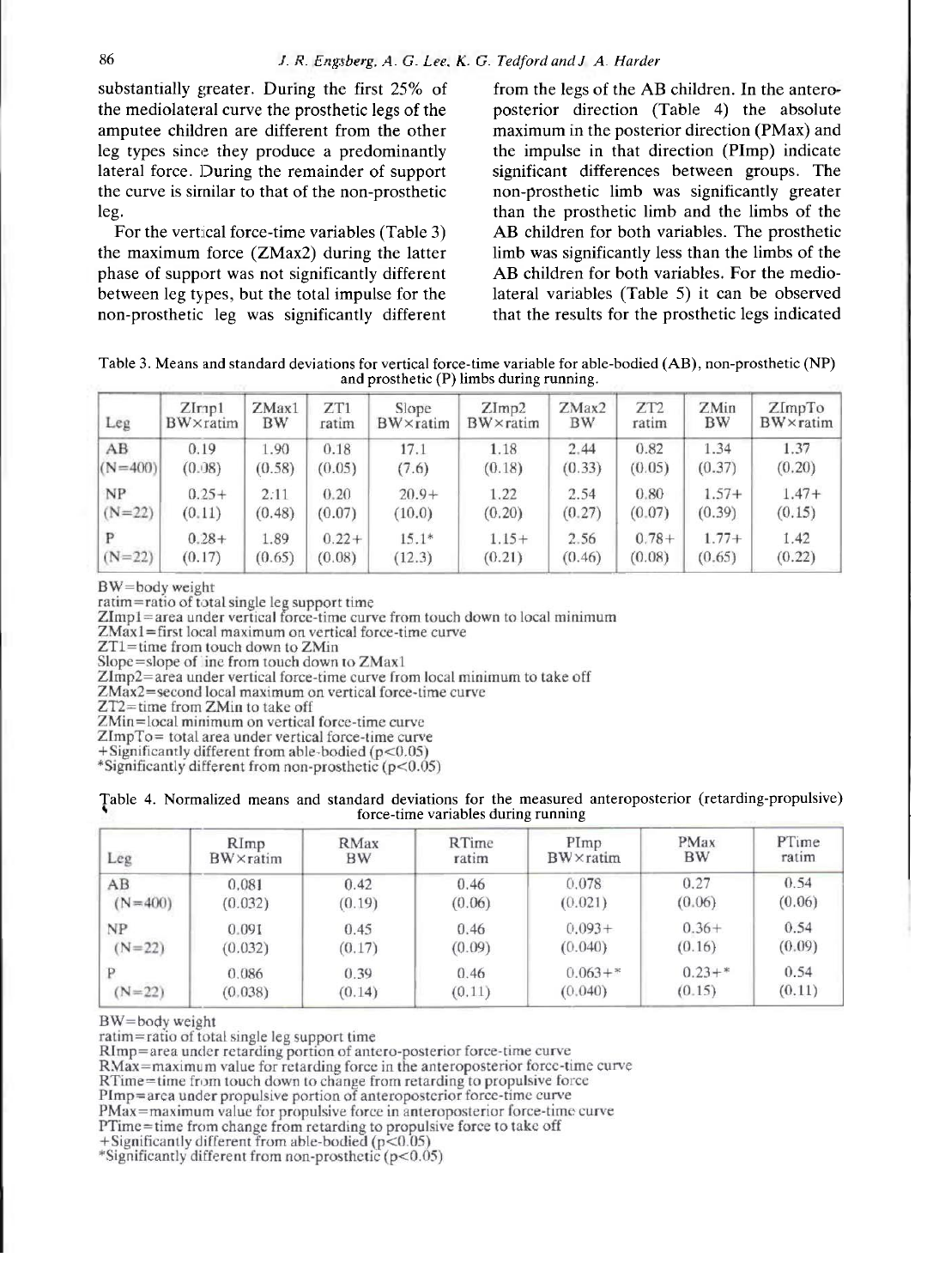| Ē<br>mediolateral force-time<br>variables<br>measured<br>durıng<br>the<br>tor<br>standard<br>deviations<br>means<br>rable<br>and<br>Normalized |
|------------------------------------------------------------------------------------------------------------------------------------------------|
| runnıne                                                                                                                                        |

| Leg       | MImp              | <b>MMax</b> | MTime   | MImp     | <b>LMax</b> | LTime   |
|-----------|-------------------|-------------|---------|----------|-------------|---------|
|           | $BW \times$ ratim | <b>BW</b>   | ratim   | BW×ratim | <b>BW</b>   | ratim   |
| AB        | 0.022             | 0.14        | 0.47    | 0.034    | 0.14        | 0.53    |
| $(N=400)$ | (0.024)           | (0.11)      | (0.29)  | (0.037)  | (0.11)      | (0.29)  |
| NP        | 0.018             | 0.16        | 0.39    | 0.048    | 0.18        | 0.61    |
| $(N=22)$  | (0.019)           | (0.12)      | (0.24)  | (0.038)  | (0.11)      | (0.24)  |
| P         | 0.016             | 0.13        | $0.29+$ | 0.042    | $0.20+$     | $0.71+$ |
| $(N=22)$  | (0.023)           | (0.10)      | (0.24)  | (0.027)  | (0.18)      | (0.24)  |

 $BW =$ body weight

ratim=ratio of total single leg support time

Mimp=area under medial force portion of medio-lateral force-time curve<br>MMax=maximum value for medial force in the mediolateral force-time curve

MTime=time from touch down to change from medial to lateral force

LImp=area under lateral force portion of medio-lateral force-time curve

 $LMax = maximum$  value for lateral force in mediolateral force-time curve

LTime=timefrom change from medial to lateral force

+Significantly different from able-bodied ( $p<0.05$ )

\*Significantly different from non-prosthetic  $(p<0.05)$ 

significant differences when compared to the AB legs. Greater values were obtained for the maximum force in the lateral direction (LMax) and for the time spent applying force in the lateral direction (LTime).

#### **Discussion**

The purpose of this investigation was to determine normative ground reaction force data for AB and TTA children during running. Four limitations appear noteworthy. The first is that the externally measured ground reaction force data may not reflect the internal loading of the joints of the lower limbs. Other forces such as those of muscles and ligaments also contribute to this load. The second limitation was with respect to the running speed. A number of methods exist for comparing the running speeds of the subjects (e.g. fixed speed, fixed cadence, freely chosen speed) with each method having its own advantages and limitations. Since it has been shown that rate of walking can influence force variables for children with trans-femoral amputation, (Zernicke e*t al.,* 1985) the same rate of running was used for all subjects in the present investigation. This chosen speed was based upon preliminary pilot investigations upon preliminary pilot<br>performed in the laboratory.

The third limitation was that this investigation determined normative data for TTA children, disregarding inter-subject prosthetic differences (i.e. foot types or suspension). While the design of this study was not well suited for considering the potential effects of these factors, the results were however, examined. In general, no significant differences were found between the variables for foot type and suspension.

The fourth limitation relates to the differences between the average force curves presented in Figures 1, 2 and 3 and the quantification of discrete variables derived from individual subject force curves presented in Tables 3, 4 and 5. The apparent discrepancy of results between the figures and the tables arises from the averaging process used to derive the force curves. Since the maximum values for a particular variable do not occur at the same instant in time for all subjects and leg types the averaged curves will not reflect the peak value displayed in the Table. On the other hand, the discrete variables determined from each individual curve and presented in the Tables will provide the true value since time of occurrence was not used in the determination of the value. For example, the ZMax1 variable in Table 3 reports values of 1.90, 2.11 and 1.89 for the AB, non-prosthetic and prosthetic legs, respectively. However, Figure 1 indicates a ZMax1 value for AB children to be about 1.5, ZMax1 value for non-prosthetic leg of the TTA to be about 2.0, and Zmax1 value for the prosthetic leg to be about 1.9 (i.e. if the levelling of the curve at about 0.25 of the cycle is used as the average ZMax1 value). Thus it is important to view the curves as providing important to view the curves as providing<br>average shapes characterizing general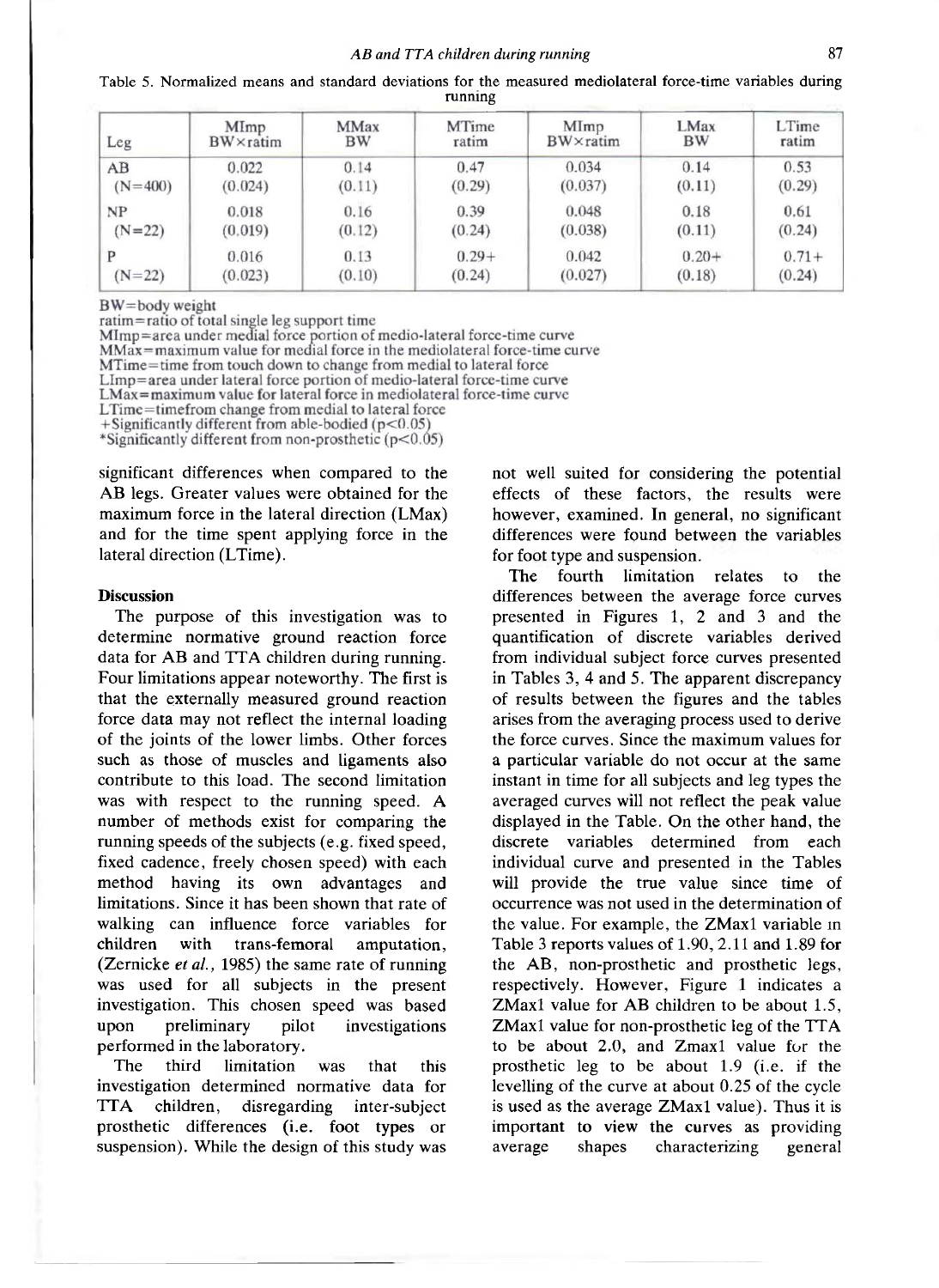differences between leg types and the tables as providing accurate discrete information for particular variables associated with the curves.

Prince *et al.* (1992) presented local maxima in the vertical, anterior, and posterior directions for a group of young TTA adults  $(n=9,$  mean age of 16 years). They found significantly greater values for the ZMax2 variable for the non-prosthetic leg when compared to both the prosthetic legs and legs of the AB. The present investigation did not find those differences and indicated no differences between the three leg types. Even though Miller (1987) did not present discrete values for the prosthetic and non-prosthetic limbs of TTA adults  $(n=4,$  mean age of 40 years) her figures concur with the results of the present investigation suggesting that approximately the same values occurred for the non-prosthetic and prosthetic legs. In support of the results presented by Prince *et al.*  (1992) and in contrast to the results of the present investigation and of Miller (1987) the authors of this paper have reported greater ZMax2 values for the children of this investigation during walking (Engsberg *et al.,*  1993). The results indicated that the nonprosthetic leg had a significantly greater ZMax2 value than the prosthetic leg and the legs of AB children. In addition, it was reported that the prosthetic leg force was significantly less than the AB leg force for the ZMax2 variable. Further investigation appears warranted in this regard.

In the anteroposterior directions Prince *et al.*  (1992) reported significant differences for the RMax variable between the non-prosthetic legs and the AB legs and between the prosthetic legs and the non-prosthetic legs. The present investigation found no significant differences in RMax values between leg types. For the PMax variable Prince *et al.* (1992) reported significant differences between the prosthetic leg and both the non-prosthetic and AB legs. The present investigation supported these relationships and also found significant differences between the non-prosthetic and the AB legs. The differences in the results between the two investigations may be explained by subject age, subject numbers, and different prostheses.

Prince *et al.* (1992) reported that the ZMax2 and the ZImpTo variables were significantly greater (rigid keel only) in non-prosthetic legs when compared to similar values of AB controls. Similar results for the same variables and for approximately the same group of subjects as in the present investigation have been reported for walking (Engsberg e*t al.,*  1991 and 1993). In contrast to these results the present investigation did not concur with these findings. A potential explanation could be related to the possible effects of foot types since Prince e*t al.* (1992) reported no significant differences for the two variables for flexible keel feet. Further investigation is necessary in this regard.

Prince *et al.* (1992) reported that the PMax and Pimp variables were significantly different between the prosthetic legs and the legs of the AB subjects. These loading differences, also occurring in the present investigation, have been reported for walking (Engsberg *et al.,*  1991 and 1993). The similarity of these results appears to indicate that despite the type of terminal device used, the prosthetic legs do not generate propulsive forces similar to those produced by intact legs. The objective of the authors' research in this area is to enable TTA children to walk and run in the same way as AB children. The accomplishment of this objective would however require the development of a prosthesis which allows the prosthetic leg to produce the same forces as those of intact legs.

## **Conclusions**

The results of this investigation provide normative ground reaction force data for both AB and TTA children during running. The results for the AB children can be used for comparison with TTA children and with any other groups of children (e.g. children with cerebral palsy) if similar data are determined. The results for the TTA children can be used to determine if TTA children are functioning similarly to other TTA children. Since the results indicate basic differences between TTA and AB children during running, research should be directed towards eliminating these differences.

## **Acknowledgment**

Funding provided by the George Reed Foundation for the Handicapped, Hospital for Sick Children Foundation, and the Variety Club of Southern Alberta-Tent 61.